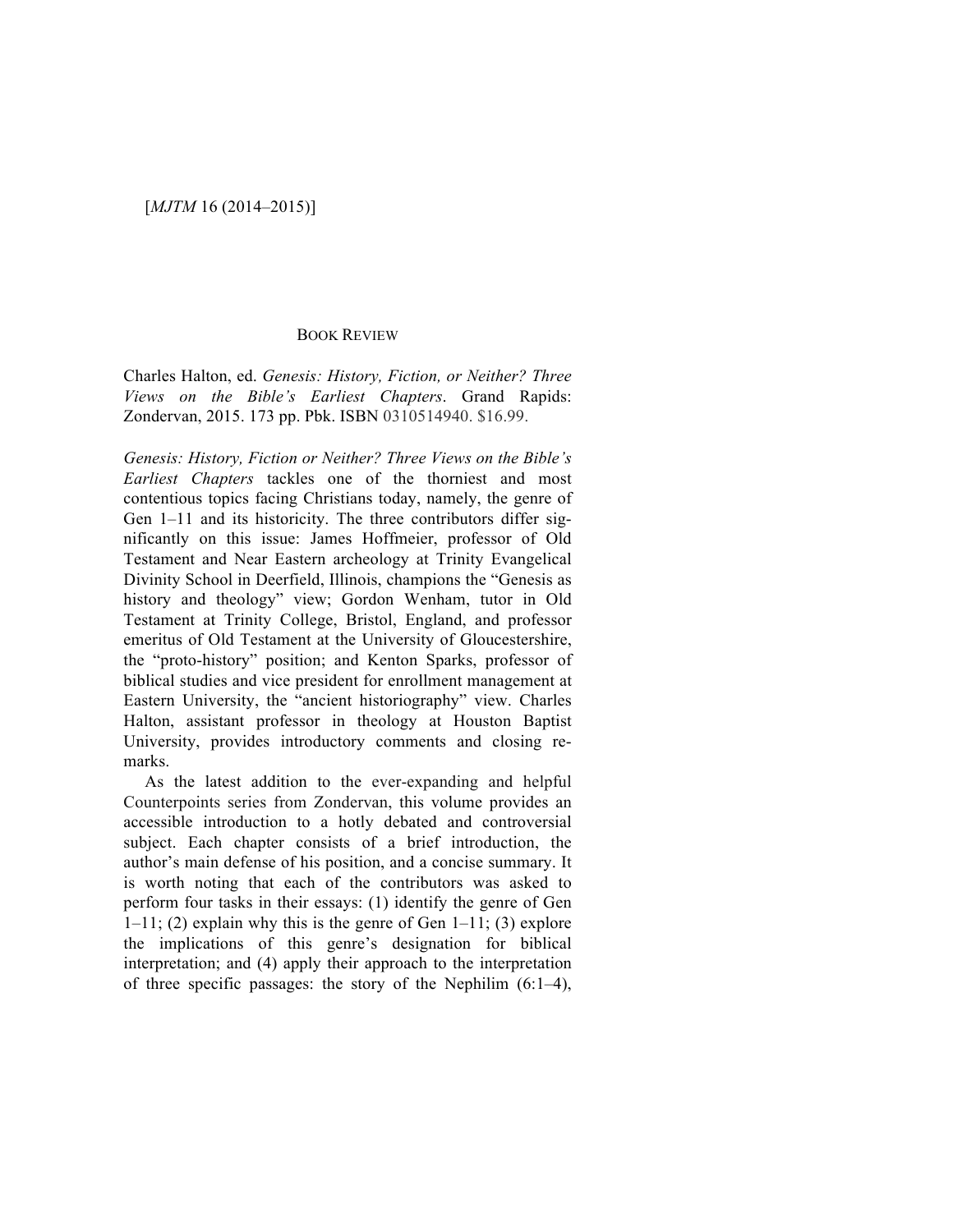## R2 *McMaster Journal of Theology and Ministry* 16

Noah and the ark (6:9—9:26), and the Tower of Babel (11:1–9). Following each author's main essay is a rejoinder from the other contributors who raise further questions, offer additional comments, and delineate specific points of agreement and contention. The introductory and concluding chapters seek to place the discussion within the greater context of biblical interpretation, church history, and pastoral ministry.

Hoffmeier is persuaded that the Hebrew term *tôlědôt* is best rendered as "this is the family history of  $X$ " (31), in order to highlight the text's historical nature. He also believes that "the author of the narrative goes to great lengths to place Eden within the known geography of the ancient Near East, not some madeup mythological, Narnia-like wonderland" (32). Given the above rationale, Hoffmeier concludes that there is good reason to believe that Gen 1–11 describes "real events" and that the Christian "committed to Scripture need not commit intellectual suicide by embracing the historicity of the events described in early Genesis, for the text itself is written in such a way to reinforce this view" (58).

Wenham responds with general agreement to Hoffmeier, in particular his belief that the *tôlědôt* formula betrays the author's interest in history. However, Wenham is persuaded that "we need a more nuanced characterization of the genre of Genesis" (62). Sparks has more than minor quibbles with Hoffmeier. The starkest point of contrast concerns "the external evidence which bears on the historicity of Genesis" (72). In other words, Sparks asserts that the "scientific evidence (biological, geological, anthropological, linguistic) makes clear that, in the end, most of Genesis 1–11 simply *cannot* be accurate history" (72). Sparks also charges Hoffmeier with being circuitous in his arguments in that he "hints at points that he knows Genesis cannot be straightforward history in every detail," but "meticulously avoids admitting that anything narrated in Genesis did not happen as narrated" (72).

In Wenham's section, though he argues that "the first aim" of the reader should be at gaining an emic (from within) understanding of the text, that is, to enter into the thought-world or cognitive environment of the author of Genesis, he recognizes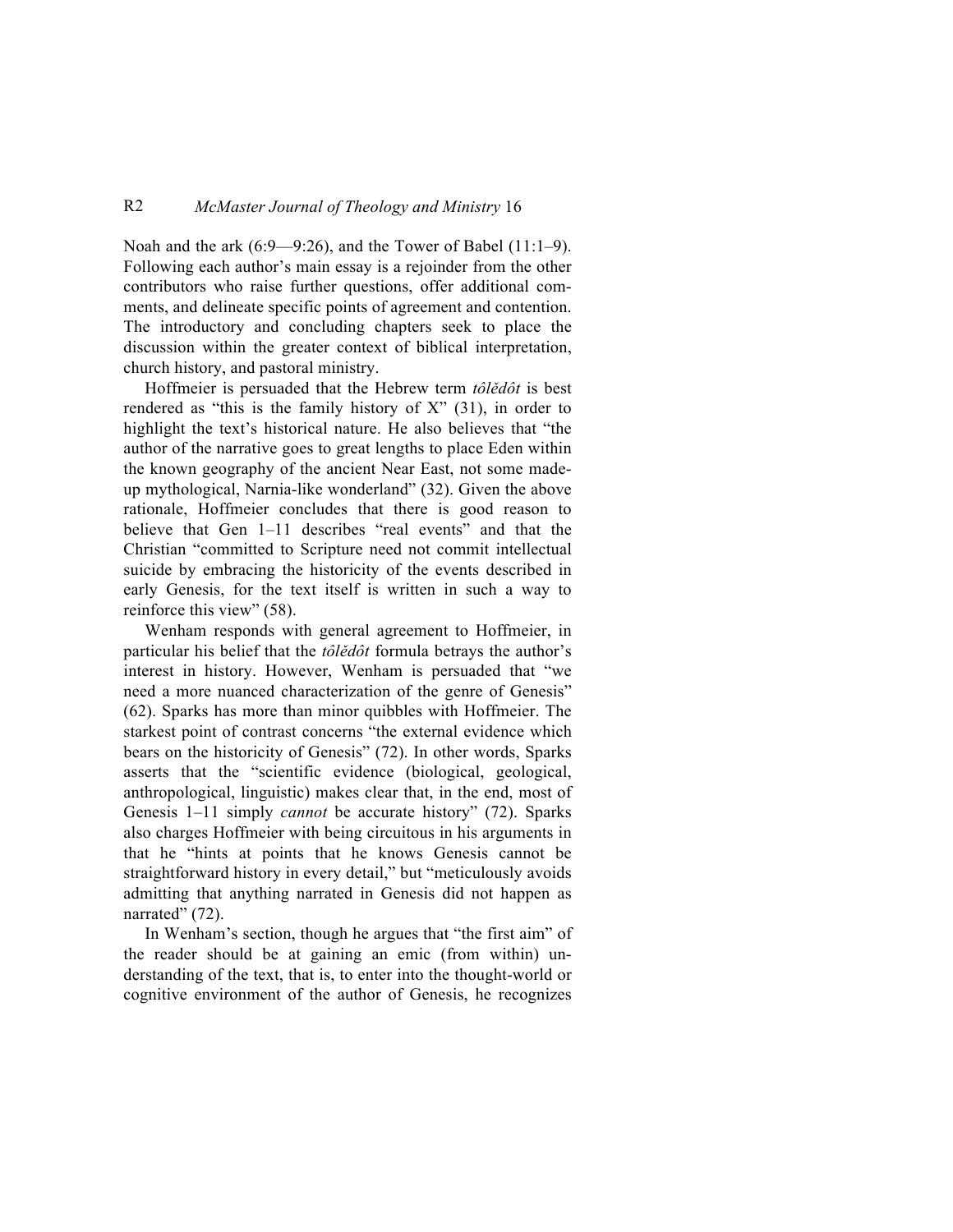that the very title of the volume at hand actually invites an etic (from outside) interpretation as well. Wenham hopes that, "by embracing orthodox Christian assumptions," he will be able to "recover an approach to the text that does it justice in its biblical and theological contexts as the opening chapter of Holy Scripture" (75). He stresses that Gen 1–11 should not be viewed as a myth, that is, a "fiction, whose basis is in the author's imagination rather than stimuli from the external world," nor should it be viewed as "ordinary history" (87). Rather, he coins the term "proto-history," which he likens to a "portrait of the past" (87). Wenham also contends that the "backbone of Gen 1– 11 is an expanded linear genealogy: ten generations from Adam to Noah and ten generations from Noah to Abram" (95). Lastly, Wenham emphasizes that recovering the message of primeval history is more important than defining its genre.

As expected, Hoffmeier concurs with much of Wenham's work. Despite offering little critique, Hoffmeier does wish that Wenham had clarified precisely what he meant by "orthodox Christian assumptions," though he ventures a guess or two (98). Sparks states that, although he prefers Wenham's approach to Hoffmeier's, he also affirms there are difficulties. Chief of which, Sparks asserts, is Wenham's reticence to make explicit "what stories in Genesis did not happen as narrated" and "how should we read and interpret those parts of the text" (109). In addition to this, Sparks claims, "irrespective of the label we put on it, Genesis is very much like the ancient myths, legends, and tales. Its authors were trained in and wrote using standard Near Eastern literary conventions" (109). Thus, Sparks states that, as "valuable" as their texts are as "theological voices," the "early chapters of Genesis do not narrate closely what actually happened in natural and human history" (109).

Sparks's position is perhaps the most distinct (and dogmatic?) of the three voices in this volume. Prior to outlining his actual defense, Sparks opines that "time has only widened the breach between science and Genesis" and that "it is no longer possible for informed readers to interpret the books of Genesis as straightforward history" (111). For Sparks, there was no Garden of Eden, "nor trees of life and knowledge, nor a serpent that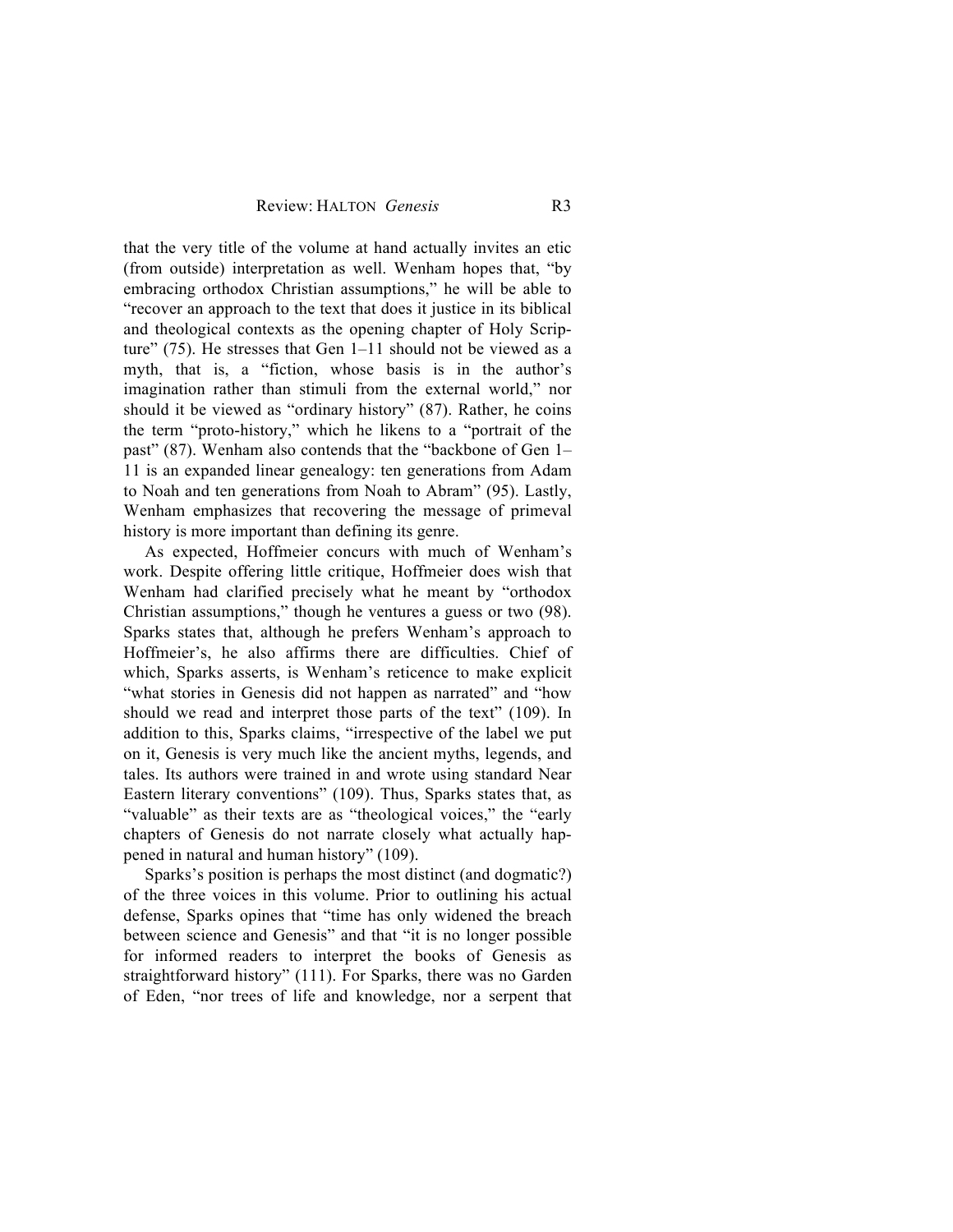## R4 *McMaster Journal of Theology and Ministry* 16

spoke, nor a worldwide flood" (111). Sparks states that, "if Genesis is the word of God, as I and other Christians believe, then we must try to understand how God speaks through a narrative that is no longer the literal history that our Christian forebears often assumed it to be" (111). In brief, Sparks postulates that "historical queries have often conflated several closely related issues into one," and strongly emphasizes that "I have tried to tease out these issues by focusing on three different questions: (1) Did the biblical authors intend at every point to write historically reliable narratives? (2) Did the authors believe that history stood behind their narratives? (3) Did the authors accept as history anything which cannot in fact be historical?" (138). Sparks's answers? (1) No, (2) Yes, but the "authors were not so transfixed with history that this prevented them from reshaping the story to advance their theological message," and (3) Yes, but "we will look as confused in a thousand years as they do now" (139). Sparks concludes by stating that "humanity will not be saved by accurate historical recollections or scientific facts" but only through "the person of Jesus Christ," and that Gen  $1-11$ , if it is read well, "points us to him" (139).

Space does not permit a full recapitulation of either Wenham's or Hoffmeier's rather extensive responses to Sparks. Suffice it to say that Hoffmeier does not think much of Sparks's *Wissenschaft über alles* (i.e., science triumphs over all!) hermeneutic, and that Wenham repeatedly emphasizes "the importance of interpreting the final form of the text, not putative earlier versions" with respect to Sparks's discussion of the Anthologist (151). To clarify, Sparks opines, "because of his impulse to collect in one document the lore and tradition of Israel, I would describe the editor of Genesis as the Anthologist and his work, the Pentateuch, as an *ethnic anthology*" (137, emphasis original).

Due to the limited scope and nature of the volume itself, this book cannot be considered a primary source for understanding the representative theories. Be that as it may, one may still profit from consulting the references throughout. Two rather striking omissions, however, may be noted. There is no mention of Brevard Childs's *Myth and Reality in the Old Testament* (1960),